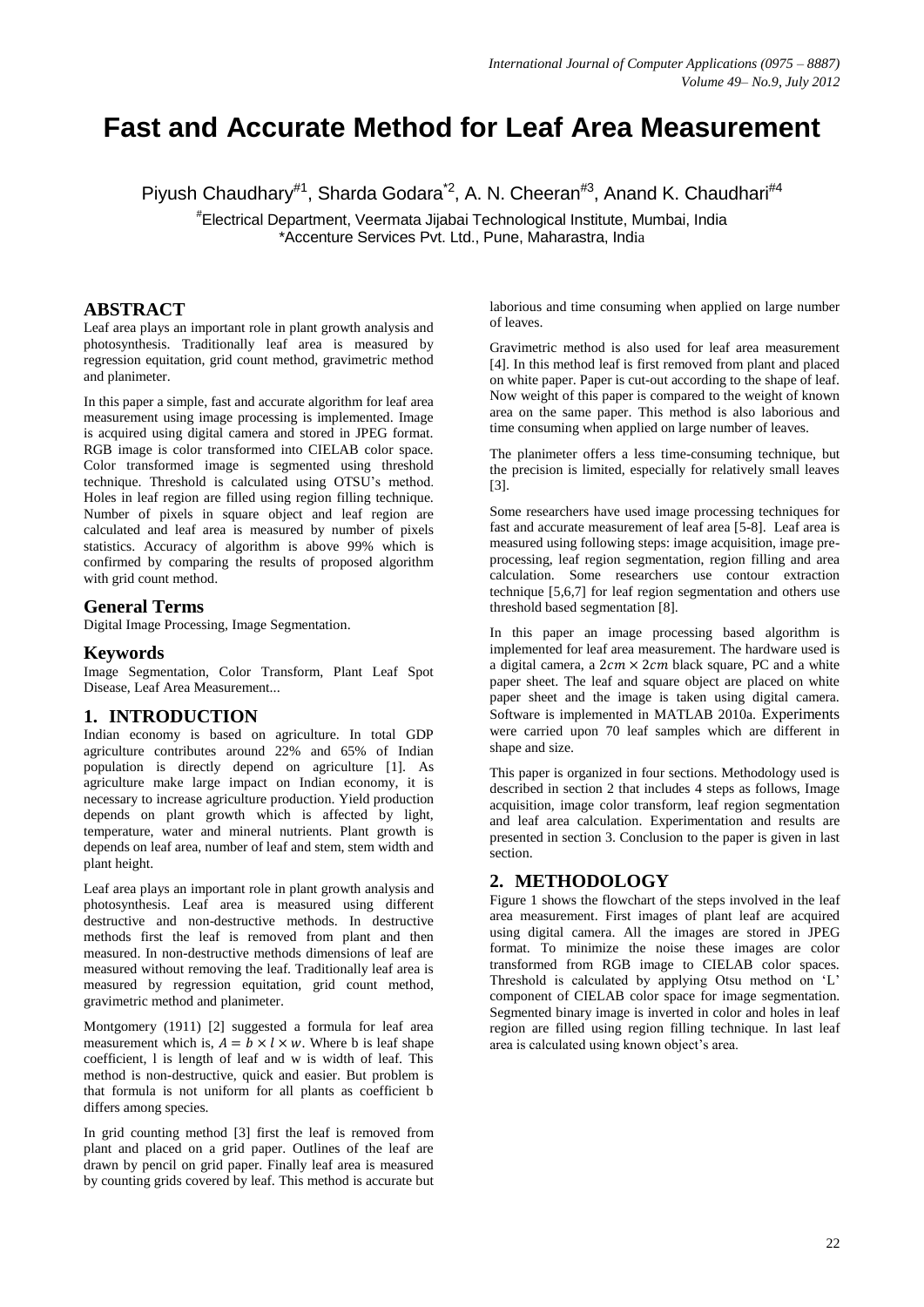

**Fig. 1: Flow Chart for Leaf Area Measurement using Image Processing**

#### **2.1 Image Acquisition**

The images of different plant leaves are captured using a CCD color camera (Soney: 16.1 mega pixels). Leaves are collected from field of Agriculture Research Station (A.R.S.) located at Fatehpur Shekhawati, Rajasthan, India. For image acquisition, leaf is placed on white paper sheet with  $2 \text{cm} \times 2 \text{cm}$  black square as shown in fig 2. All images are stored in JPEG format.



**Fig. 2: Image acquisition system**

#### **2.2 Image Color Transform**

To wipe out the noise which is introduced because of background, camera flash and veins RGB image is color transformed into CIELAB color space [9].

CIELAB system is device independent in which brightness and color information is independent of each other. In CIELAB color model brightness information is described by 'L' component. 'A' and 'B' describe color information. Conversion Formulas for LAB color model are [9],

$$
L = 0.2126 \times R + 0.7152 \times G + 0.0722 \times B \tag{1}
$$

$$
A = 1.4749 * (0.2213 * R - 0.3390 * G + 0.1177B) + 128
$$
 (2)

$$
B = 0.6245 * (0.1949 * R + 0.6057 * G - 0.8006 * B) + 128
$$
 (3)

#### **2.3 Leaf Region Segmentation**

Accuracy of leaf area measurement technique is depends on how accurate leaf and known object are detected. In this paper image is segmented using threshold technique. Threshold is applied on "L" component of CIELAB color space. Threshold is calculated using OTSU"s method [10]. Segmented image is binary image in which leaf and known object are segmented as same color and background is segmented as different color. This segmented image is inverted in color. There may be some cuts and spots on leaf because of diseases and insects. In segmented binary image background and these spots are in same color. Leaf area can"t be measured accurately without filling these spots. These holes are filled using region filling technique.



**Fig. 3: RGB image of "Ficus Religiosa" (peepal) leaf (a), segmented image (b), inverted binary image (c), image after applying region filling technique (d).**

#### **2.4 Leaf Area Calculation**

First number of pixels in leaf region and known object region are calculated. In this paper known object is  $2cm \times 2cm$ square. So actual area of square object is  $4cm<sup>2</sup>$ . Now leaf area is calculated using following formula,

$$
A_l = \frac{P_l}{P_s} \times A_s \tag{4}
$$

Where  $A_s$  is area of square object, which is  $4cm^2$ .  $P_s$  Is obtained by counting number of pixels in square object and  $P_l$ is obtained by counting number of pixels in leaf region. Finally leaf area  $(A_l)$  is calculated using above formula.

### **3. EXPERIMENTATION**

Experiments were carried upon different shaped plant leaves. Area is calculated using proposed algorithm and results are compared with measurements of grid count method. Leaf is first removed from plant and placed on grid paper. Grid size is1 $mm<sup>2</sup>$ . Outlines of the leaf are drawn by pencil on grid paper. Finally leaf area is measured by counting grids covered by leaf.

Error in area, measured by proposed algorithm is calculated using formula (5),

$$
Error Percentage = \left(\frac{A_g - A_l}{A_g}\right) \times 100\% \tag{5}
$$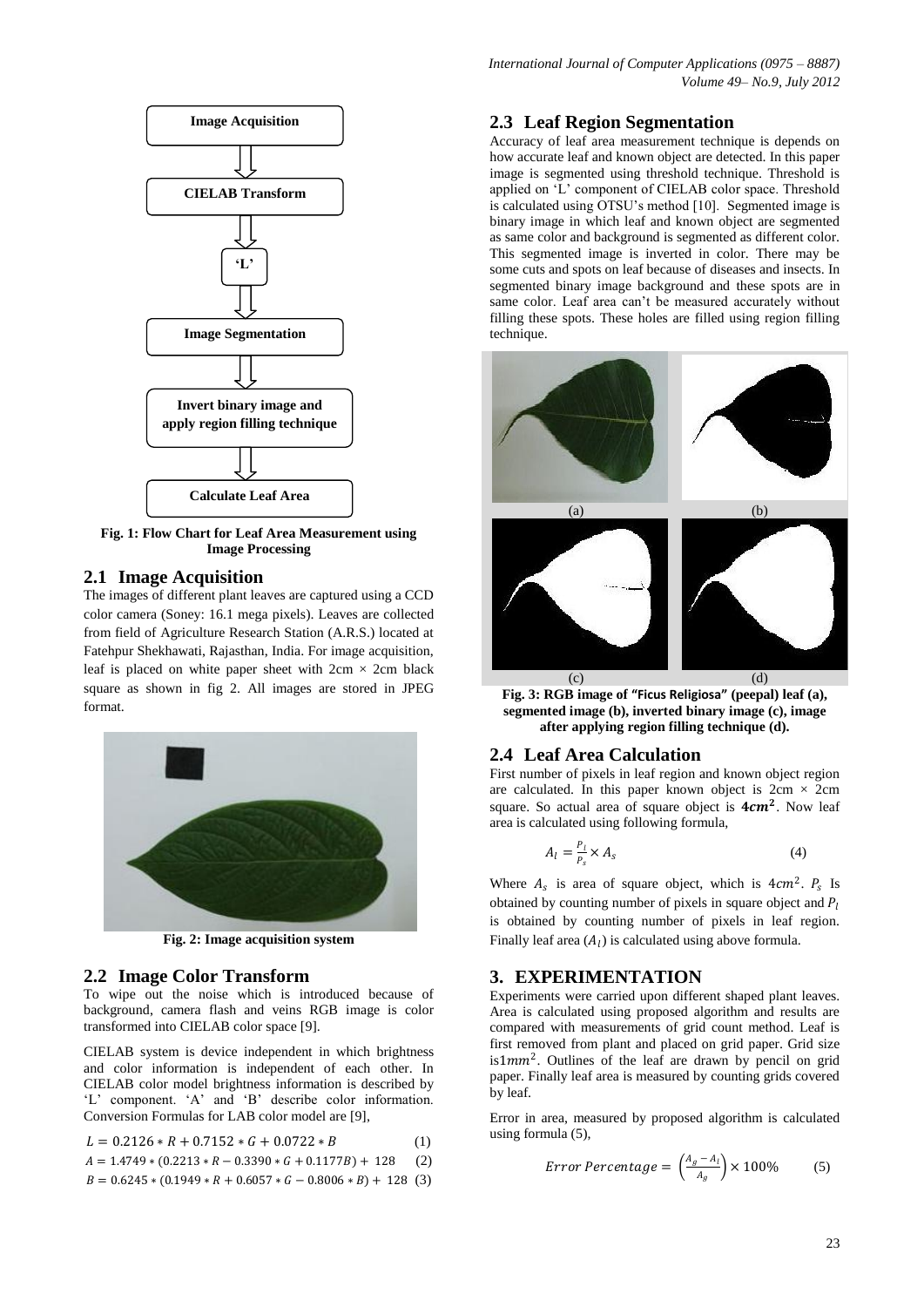Where  $A_l$  is leaf area, calculated by proposed algorithm and  $A_a$  is leaf area calculated by grid count method.

Experiments were carried upon 70 leaves of different species. Some of the sample leaves are shown in fig 4,



**Fig. 4: Sample leaves of different species**

Area of above sample leaves is measured using proposed algorithm and grid count method. The results are as given in table 1.

**Table 1: Comparison of results, measured by proposed algorithm and grid count method.**

| Image          | $A_l$ (cm <sup>2</sup> ) | $A_g$ (cm <sup>2</sup> ) | Error |
|----------------|--------------------------|--------------------------|-------|
| 1              | 23.993                   | 24.14                    | 0.60  |
| $\overline{c}$ | 78.648                   | 78.96                    | 0.39  |
| 3              | 40.714                   | 40.57                    | 0.35  |
| $\overline{4}$ | 47.374                   | 47.72                    | 0.72  |
| 5              | 9.905                    | 10.12                    | 0.21  |
| 6              | 30.937                   | 30.86                    | 0.24  |
| 7              | 32.137                   | 31.89                    | 0.77  |
| 8              | 87.714                   | 87.88                    | 0.18  |
| 9              | 90.214                   | 90.37                    | 0.17  |
| 10             | 24.061                   | 24.27                    | 0.86  |
| 11             | 32.985                   | 33.11                    | 0.37  |
| 12             | 224.661                  | 223.86                   | 0.35  |

Average accuracy of developed algorithm is above 99% which is confirmed by above experiment.

# **4. CONCLUSION**

Leaf area is an important part of plant to analyze the growth and predict the yield. Grid count method and gravimetric method are generally used for leaf area measurement. But these methods are laborious and time consuming when applied on large number of leaves.

An image processing based algorithm is implemented for leaf area measurement. The system requires a digital camera, a PC,  $2cm \times 2cm$  black square object and a white sheet. Images are collected in JPEG format. Images are color transformed into CIELAB color space to wipe out the noise. Threshold is calculated on "L" component of CIELAB color space by OTSU"s method. Segmented binary image is inverted in color and holes in leaf region are filled using region filling technique. Finally leaf area is measured by pixel number statistic. The results are compared with measurements of grid count method

Experiments were carried upon 70 leaves of different species. Experimental results show that following this method leaf area is measured accurately. Average accuracy of this algorithm is above 99% which is confirmed by comparing the results with measurements of grid count method.

Future to this it is needed to compute disease severity percentage on plant leaf and integrate both results for actual prediction of yield loss and plant growth.

#### **5. ACKNOWLEDGEMENT**

The authors sincerely like to thank the Agriculture Research Station (A.R.S.), Fatehpur shekhawati (Rajasthan) and VJTI. This work was not possible without help of **Dr. S. D. Singh**, **Dr. Vichitra Singh** and all the people who have directly and indirectly encouraged us and helped us in working out our research.

## **6. REFERENCES**

- [1] "Agriculture overview", available on: http://www.ficcib2b.com/sector-overview-pdf/Sector-agri.pdf, accessed on may 24, 2012.
- [2] Montgomery EG," Correlation studies in corn. Nebraska", Agr Exp Sta Annu Rep 24, pp.108–159, 1911.
- [3] Linda Styer Caldas, Carlos Bravo, Homero Piccolo, Carmen Rachel S. M. Faria," Measurement of Leaf Area With a Hand-Scanner Linked to a Microcomputer", R. Bras. Fisiol. Veg. 4(1), pp. 17-20.
- [4] Ross, J., Ross, V., " Phytometrical characteristics of the willow plantation at Toravere", joint Swedish–estonian seminar, 24–26 september 1995. swedish univ. agric. sci. uppsala, report 57, pp. 133–145, 1995
- [5] Chaohui Lü, Hui Ren, Yibin Zhang, Yinhua Shen," Leaf Area Measurement Based on Image Processing", IEEE International Conference on Measuring Technology and Mechatronics Automation, pp. 580-582, 2010.
- [6] Hassan Hajjdiab, Abdellatif Obaid," A Vision-based Approach for Nondestructive Leaf Area estimation", 2nd Conference on Environmental Science and Information Application Technology, IEEE, pp.53-56, 2010.
- [7] Tan Feng, Wang Chun, " Calculating the Leaf-Area Based on Non-Loss Correction Algorithm", International Conference of Information Science and Management Engineering, IEEE, pp.75-78, 2010.